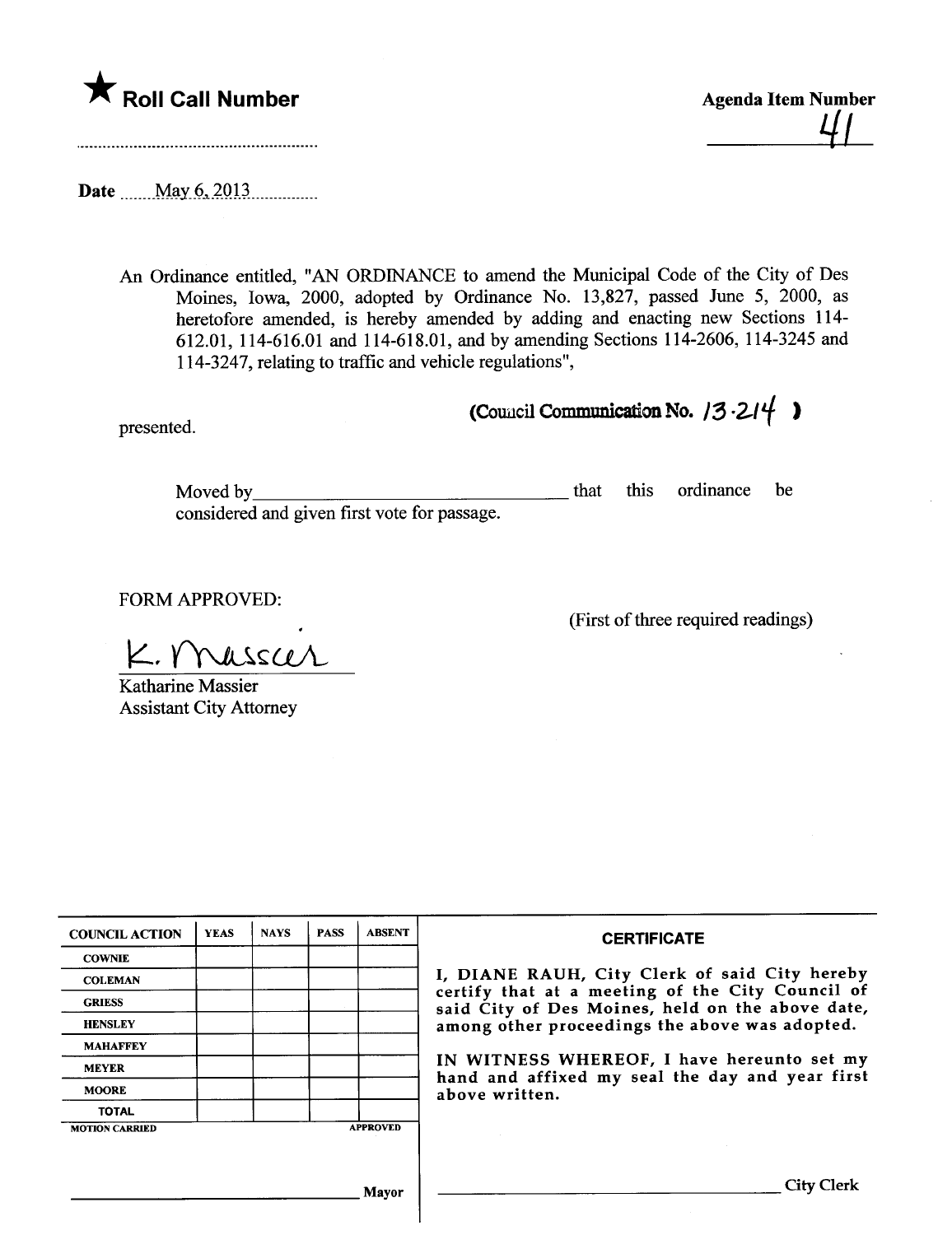#### ORDINANCE NO.

AN ORDINANCE to amend the Municipal Code of the City of Des Moines, Iowa, 2000, adopted by Ordinance No. 13,827, passed June 5, 2000, as heretofore amended, is hereby amended by adding and enacting new Sections 114-612.01, 114-616.01 and 114-618.01, and by amending Sections  $114-2606$ ,  $114-3245$  and  $114-3247$ , relating to traffic and vehicle regulations.

Be It Ordained by the City Council of the City of Des Moines, Iowa:

Section 1. That the Municipal Code of the City of Des Moines, Iowa, 2000, adopted by Ordinance No. 13,827, passed June 5, 2000, as heretofore amended, is hereby amended by adding and enacting new Sections 114-612.01, 114-616.01 and 114-618.01, and by amending Sections 114-2606, 114-3245 and 114-3247, relating to traffic and vehicle regulations, as follows:

# Sec. 114-612.01. Handicapped Passenger loading and unloading zones.

(a) When signs are erected giving notice thereof, no person shall park any vehicle for other than the purpose of loadinq or unloading handicapped passengers, at any time, or during the times specified in this section, at any of the locations desiqnated in division 9 of article XVI of this chapter as subject to such restrictions:

(1) Handicapped Passenqer loadinq and unloadinq, one hour limit only, 24 hours daily.

(2) Handicapped Passenqer loadinq and unloadinq, 30 minutes limit only, 24 hours daily.

(b) No person shall park. a vehicle in a space desiqnated as a loadinq and unloadinq zone for physically handicapped persons unless the vehicle displays, in a manner visible from outside such vehicle, a special handicapped parkinq identification device issued by the state department of transportation and only when the vehicle is being used, either as operator or passenger, by the individual to whom the device has been issued or by or for another individual who is confined to a wheelchair or is otherwise so physically handicapped as to have siqnificant difficulty or insecurity in walkinq and who has been issued a permanent or temporary special handicapped parkinq identification device issued by the state department of transportation, that is properly displayed as noted above.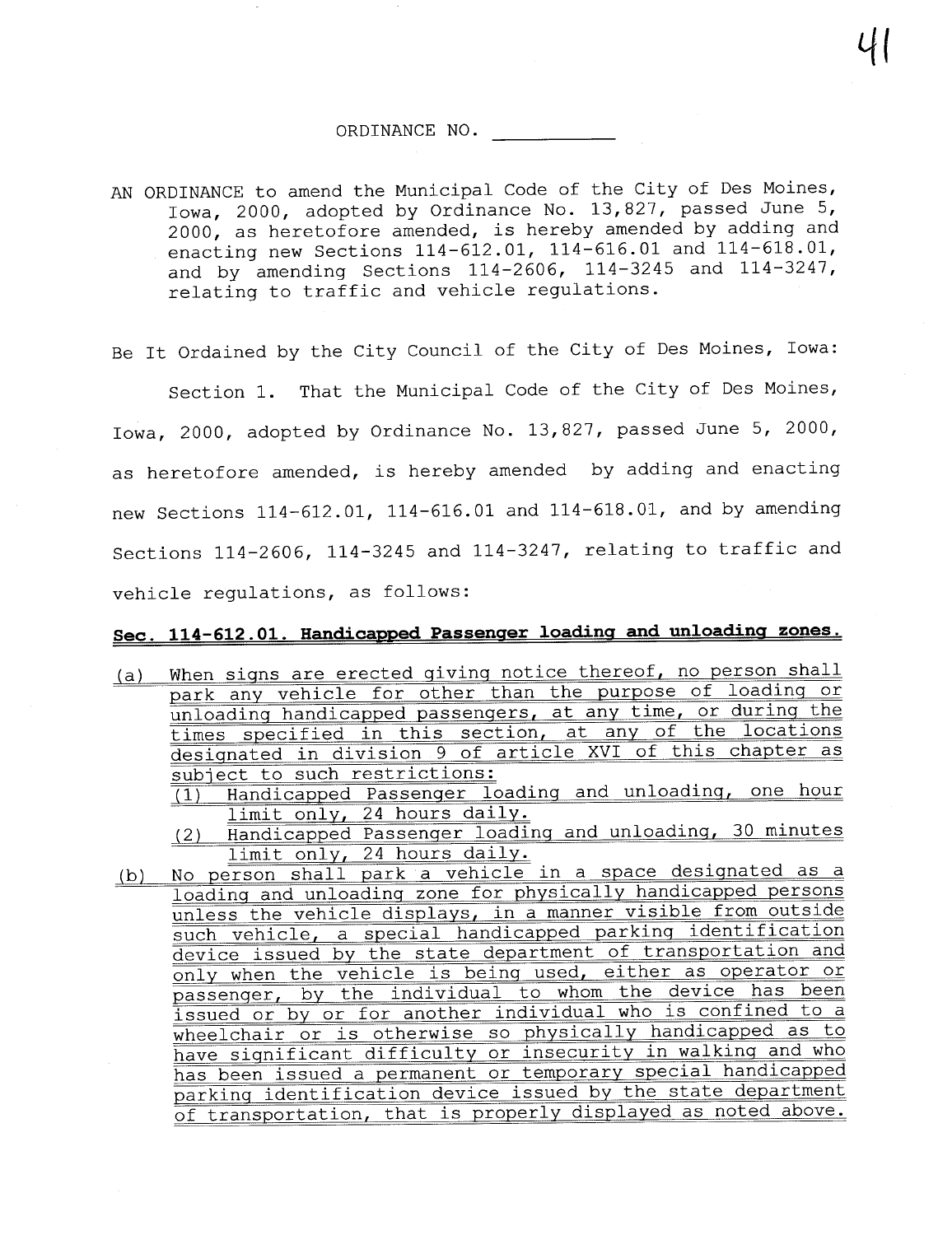- (c) Para-transit vehicles licensed by the City of Des Moines, emergency rescue vehicles licensed as "official" state, county<br>or city vehicles by the State of Iowa and Des Moines Area <u>or city vehicles by the State of Iowa and Des Moines Area</u><br>Regional Transit (DART) para-transit vehicles will <u>automatically meet all of the requirements for loading and</u> unloadinq in any desiqnated handicapped loadinq and unloadinq spaces, unless their parkinq in a handicapped loadinq and unloadinq desiqnated area is related to a life threateninq emergency, they shall abide by the posted time limit for use of that area.
- (d) Handicapped loadinq and unloadinq areas shall be desiqnated by a handicapped parking sign bearing the international symbol of accessibility, with a supplementary message or sign placard indicatinq that the area is a handicapped loadinq zone and also indicatinq the desiqnated time limit allowed for use of that space and by no other means. Paintinq of the curbinq or the pavement in some alternative manner is not sufficient designation and will not be permitted.
- (e) A person who violates any provision of this section shall pay a fine as defined in §114-616 (c) .

## Sec. 114-616.01. Parking in loading zones designated for physically handicapped persons.

- (a) When official siqns are erected, as noted in 14-612.01 (d), no person shall even momentarily stop a vehicle in a loadinq zone area desiqnated as a space for physically handicapped persons to load and unload, unless their vehicle properly displays, in a manner visible from outside such vehicle, an official handicapped identification placard or handicapped designated<br>license plates, issued by the state department of license plates, issued by the transportation and, only when the vehicle is beinq used, either as operator or passenger by the individual to whom the handicapped placard or handicapped license plate have been issued.
- (b) Desiqnated loadinq and unloadinq areas for the physically handicapped shall be in locations which are as convenient as is feasible to the exits from or entrances to accessible residential facilities.
- (c) The installation of handicapped loadinq and unloadinq areas will be considered by the City Traffic Engineer or their desiqnated representative, based on each individual request and based on the information provided in each request. The requestor must provide the following as proof of need.<br>(1) A written request for the installation of a handid
	- A written request for the installation of a handicapped loadinq and unloadinq area, statinq the exact area where needed.
	- (2) Written approval/agreement from the adjacent property owner (s) for the installation of a handicapped loadinq and unloadinq area.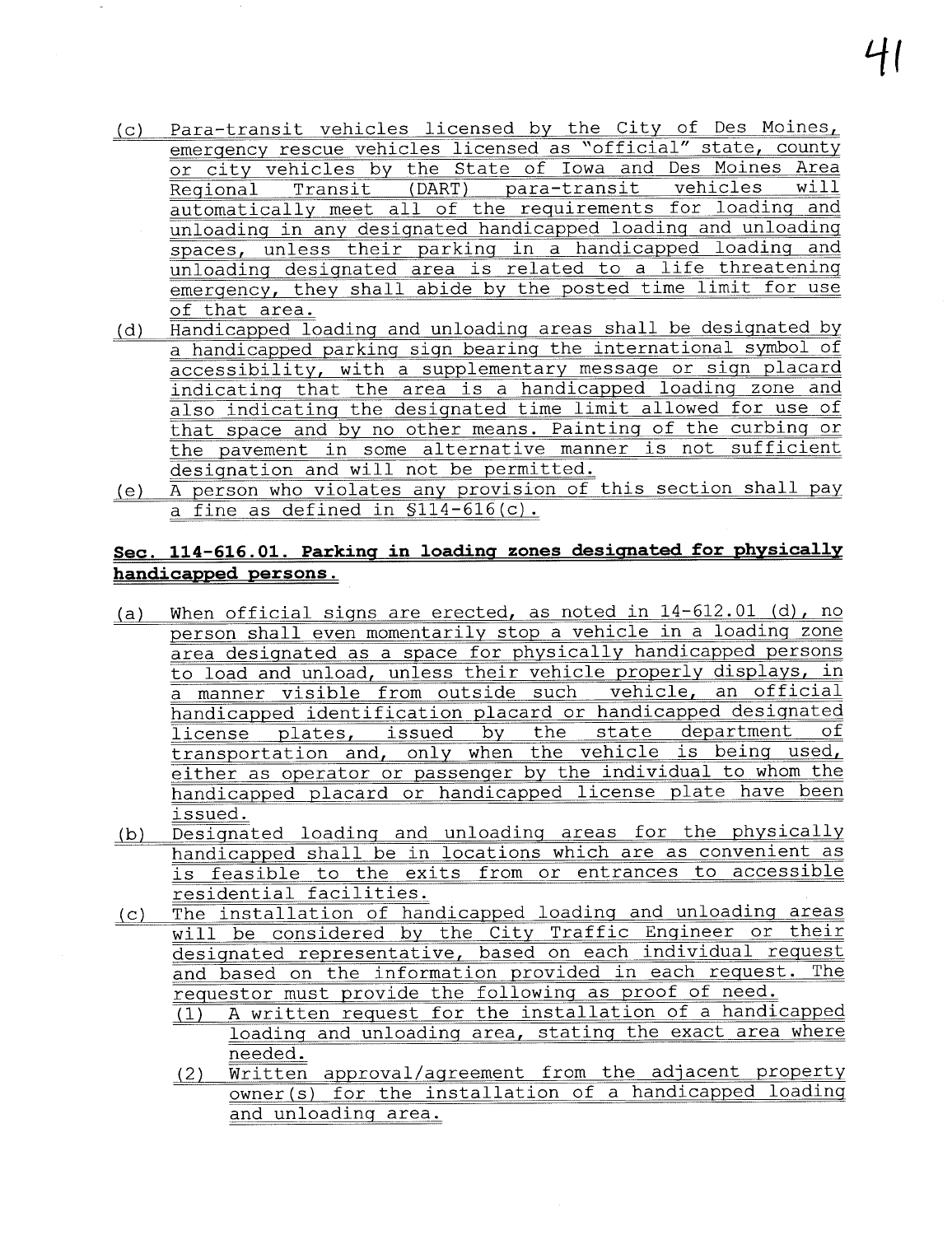- (3) Provide individual proof of residence, for each requestor, at this location.
- $(4)$  Provide a statement from the requestor giving the reason (s) why a handicapped loadinq zone is necessary or preferred over any other type of designated loading or unloadinq zone.
- (d) A person who violates any provision of this section shall pay a fine as defined in  $$114-616(c)$ .

## Sec. 114-618.01. Handicapped passenger loading & unloading signs.

Handicapped loadinq and unloadinq spaces shall be desiqnated by a handicapped parkinq siqn bearinq the international symbol of accessibility, with the addition of a supplementary message indicating the designated spaces are for loading and unloading and that a specific time limit exists, and by no other means. Painting the international symbol of accessibility on the pavement, paintinq curbs or other methods of desiqnatinq these spaces are not sufficient to properly desiqnate the handicapped parkinq loadinq and unloadinq spaces.

#### Sec. 114-2606. Third Street--Locust Street to Grand Avenue.

Third Street, on the east side, from Locust Street to a point 150 feet north thereof, no parking any time.

Third Street, on the east side, from a point 196 feet north of Locust Street to a point 27 feet north thereof, is designated a handicapped loading zone<u>, 30-minute limit,</u> and is subject to the same prohibitions as are found in subsection 114-616 (a) and in section 114-608 of this chapter.

Third Street, on the east side, from a point 150 feet north of Locust Street to a point 46 feet north thereof, loading zone.

Third Street, on the east side, from a point 223 feet north of Locust Street to Grand Avenue, no parking any time.

Third Street, on the west side, from a point 65 feet north of Locust Street to a point 20 feet north thereof, commercial loading zone.

Third Street, on the west side, from a point 230 feet north of Locust Street to Grand Avenue, no parking any time.

### Sec. 114-3245. Grand Avenue--Second Avenue to Third Street.

Grand Avenue, on the south side, from Second Avenue to a point 45 feet west thereof, no parking any time.

Grand Avenue, on the south side, from a point 45 feet west of Second Avenue to a point 27 feet west thereof, is designated a handicapped loading zone $\frac{30-\text{minute limit}}{\text{limit}}$  and is subject to the same prohibitions as are found in subsection 114-616 (a) and section 114-608 of this chapter.